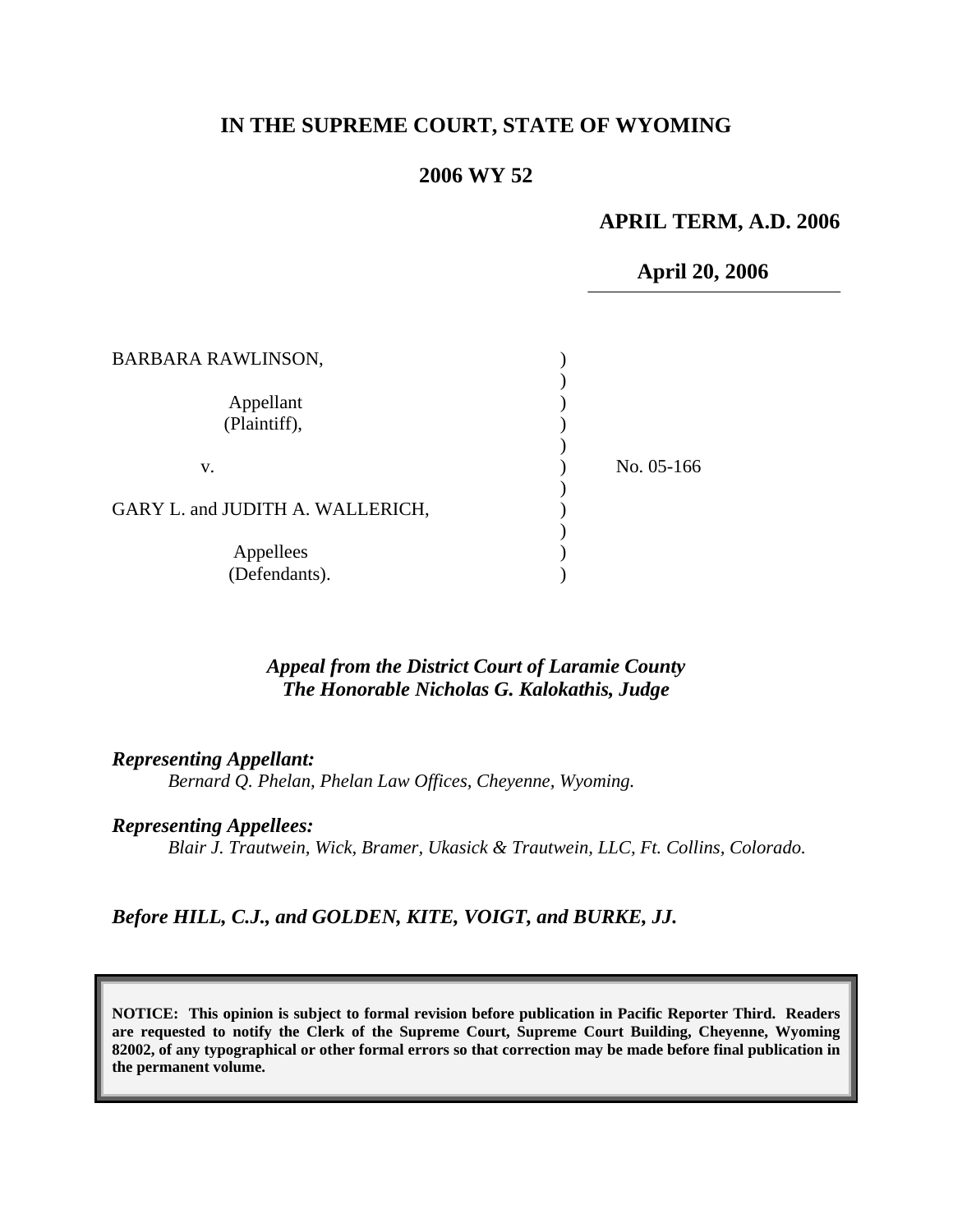#### **BURKE, Justice.**

[¶1] This appeal involves a dispute that arose from Ms. Rawlinson's purchase of a house from Mr. and Mrs. Wallerich. After the purchase, Ms. Rawlinson discovered water damage to the residence. She initiated litigation against several defendants, including the Wallerichs, in an attempt to recover damages. The Wallerichs moved the court for binding arbitration pursuant to the terms of the sales contract. Before the court ruled on the motion, Ms. Rawlinson and the Wallerichs stipulated to a dismissal of the Wallerichs from the litigation in order to arbitrate their claims. Arbitration never occurred. Several years later, Ms. Rawlinson filed a complaint to compel arbitration against the Wallerichs. The Wallerichs now assert that they were dismissed from the original action with prejudice and that Ms. Rawlinson's claims are barred by the doctrine of *res judicata*. We find that *res judicata* does not bar Ms. Rawlinson's present action to compel arbitration and, accordingly, we reverse.

## *ISSUE*

[¶2] Whether Ms. Rawlinson's action to compel arbitration is barred by the doctrine of *res judicata*.

## *FACTS*

[¶3] Ms. Rawlinson purchased a house from the Wallerichs in 1994. After purchase of the residence, Ms. Rawlinson noticed water in her crawl space and subsequently discovered that the property flooded every spring. In 1998, Ms. Rawlinson filed suit against the Wallerichs and other named defendants seeking damages for fraud in the inducement, breach of contract, and negligence. The Wallerichs moved to compel binding arbitration in accordance with the terms of the sales contract which provided:

> The parties agree to make a good faith effort to resolve any dispute through mediation, and if mediation is unsuccessful, the dispute shall be resolved through arbitration. ARBITRATION IS BINDING UPON ALL PARTIES AND PRECLUDES OTHER LEGAL ACTION.

(Emphasis in original.) While the motion was pending, the parties sought a voluntary dismissal of the claims against the Wallerichs by filing a stipulation, which stated in pertinent part:

> In support of this Stipulation, the parties hereto represent to the Court that said Defendants Wallerich have filed herein on May 7, 1999, a Motion to Order and Compel Arbitration pursuant to Defendant Wallerichs' December 12,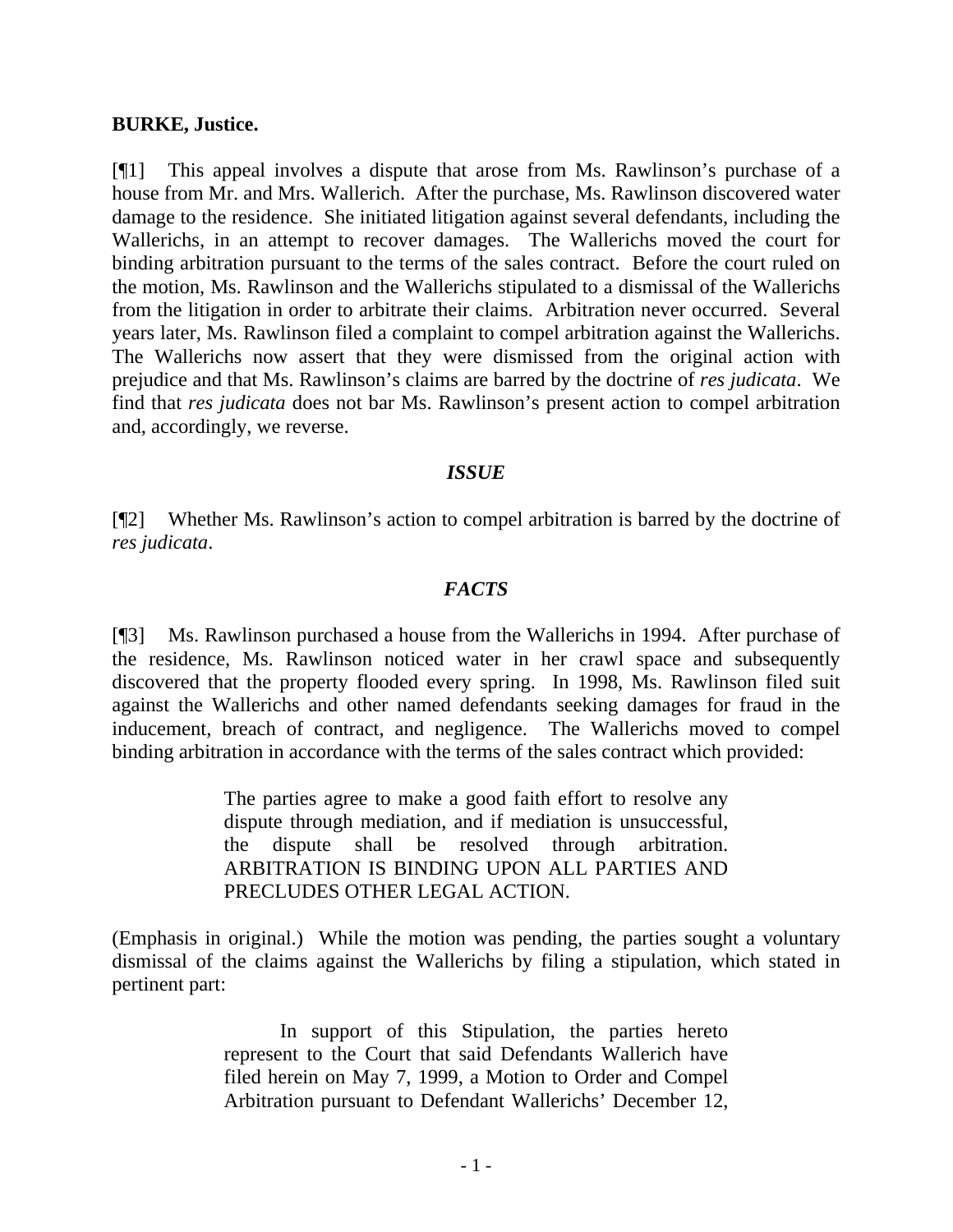1994 Contract with Carol Walker, as attorney in fact for Plaintiff Barbara Rawlinson, said Contract subsequently ratified and signed by Barbara Rawlinson on December 23, 1994; and Plaintiffs have indicated in their response to the Court that they do not oppose such Motion, but that the Court has not yet entered an order ruling on such Motion.

THEREFORE, the parties hereto stipulate and agree that Defendants Gary L. Wallerich and Judith A. Wallerich should be dismissed from this action and hereby seek an order of this Court to such effect.

The district court entered an Order of Dismissal of Defendants Gary L. Wallerich and Judith A. Wallerich on April 14, 2000. The order contained language purporting to dismiss the claims against the Wallerichs with prejudice.

[¶4] Ms. Rawlinson pursued the litigation against the remaining defendants. That litigation continued for several years – eventually concluding in  $2003$ <sup>[1](#page-2-0)</sup>. After the conclusion of the litigation against the remaining defendants, Ms. Rawlinson filed a motion to compel arbitration in the original action against the Wallerichs. The district court denied the motion based upon the Order of Dismissal previously entered.<sup>[2](#page-2-1)</sup>

[¶5] On November 19, 2004, Ms. Rawlinson initiated a new civil action by filing a Complaint for Arbitration against the Wallerichs. In the complaint, Ms. Rawlinson sought an order compelling arbitration pursuant to the parties' sales contract and the dismissal of the Wallerichs from the original litigation in contemplation of arbitration. The Wallerichs responded to the complaint by filing a Motion to Dismiss for Lack of Jurisdiction and *Res Judicata*. Ms. Rawlinson opposed the motion and submitted an affidavit and exhibits in support of her response. That same day, Ms. Rawlinson also filed a motion for summary judgment regarding her claim. The district court granted the Wallerichs' motion to dismiss stating that:

> On December 11, 1998, the Plaintiff brought an action, in District Court Docket 152-172, against Gary and Judith Wallerich and others alleging fraud and breach of contract.

 $\overline{a}$ 

<span id="page-2-0"></span><sup>1</sup> *See, e.g., Rawlinson v. Board of Public Utilities*, 2001 WY 6, 17 P.3d 13 (Wyo. 2001); *Rawlinson v. Greer,* 2003 WY 28, 64 P.3d 120 (Wyo. 2003).

<span id="page-2-1"></span> $2$  The status of the original action at the time Ms. Rawlinson's motion to compel arbitration was filed is unclear. The Order Granting Motion to Dismiss entered by the district court in the present action suggests that the entire case had been dismissed. Regardless, the Wallerichs were not a party to the original action at the time Ms. Rawlinson filed her motion.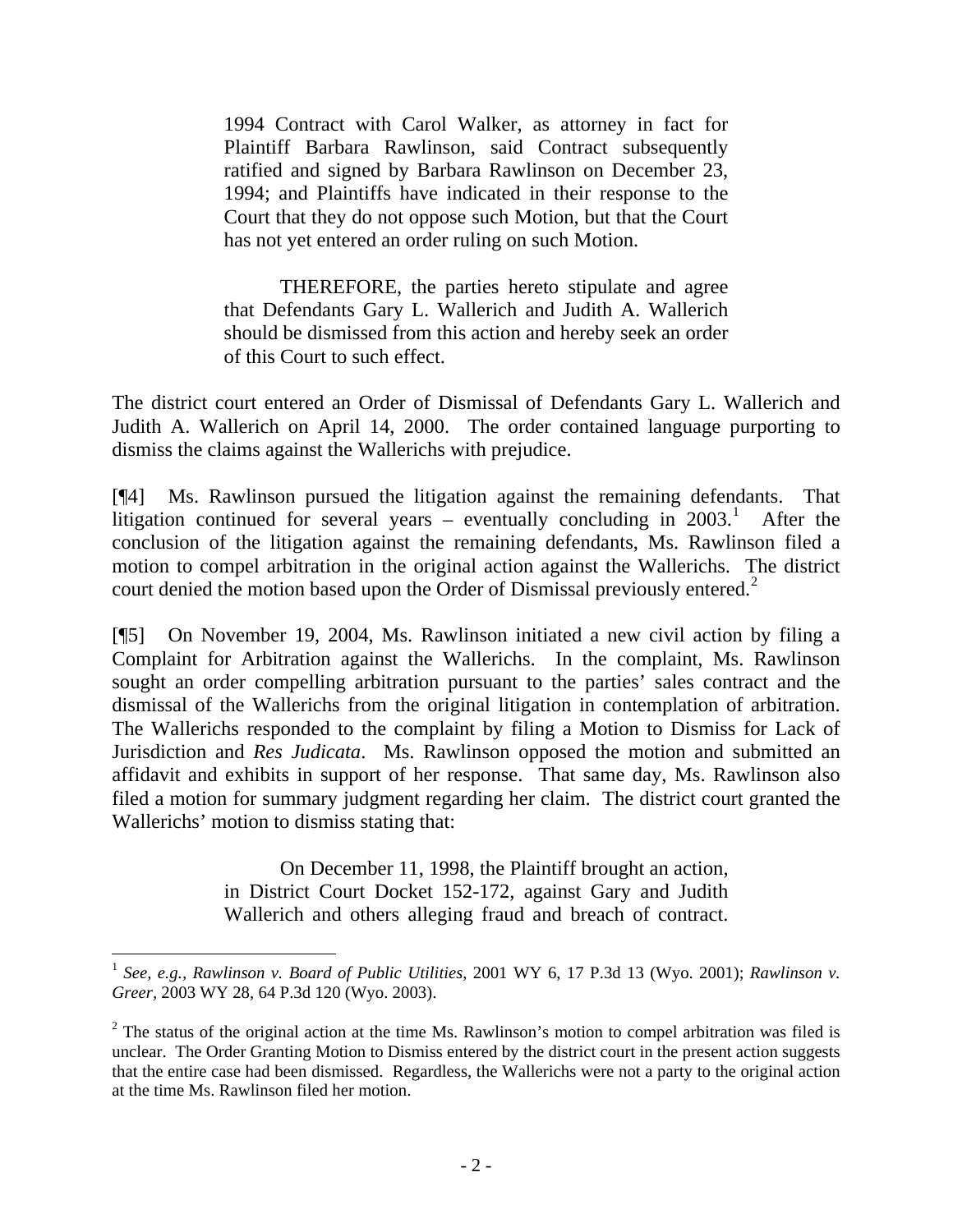Shortly thereafter, Defendants filed a *Motion to Compel Arbitration*, but the matter concluded on April 10, 2000 when the parties filed a *Stipulation for Dismissal with Prejudice*. [3](#page-3-0)

After the matter was dismissed, in docket 152-172 Plaintiffs filed a *Motion to Compel Arbitration* in 152-172, but this *Motion* was denied because the case had previously been dismissed with prejudice. Now Plaintiff pursues the identical issues in this action but, that matter has previously been decided in 152-172. This case contains the same parties and involves a dispute over [the] same contract. Therefore, in accordance with *Order of Dismissal with Prejudice[4](#page-3-1)* and the *Order Denying Plaintiffs' Motion to Compel Arbitration and to Appoint Arbitrator,* both in 152-172, this Court finds that the matter is barred pursuant to res judicata.

This appeal followed.

 $\overline{a}$ 

#### *STANDARD OF REVIEW*

[ $[$ [6] This appeal involves the interpretation and application of W.R.C.P. 41(a)(1). This presents a question of law which we review *de novo*. *Peters v. West Park Hosp.,* 2003 WY 117, ¶ 8, 76 P.3d 821, 823 (Wyo. 2003).

#### *DISCUSSION*

[¶7] Ms. Rawlinson contends that it was error for the district court to dismiss her complaint on the basis of *res judicata*. She acknowledges that the order of dismissal entered in the previous litigation contained "with prejudice" language, but insists that we must look to the stipulation to ascertain the parties' intent. When this is done, Ms. Rawlinson claims that the sole reason for the dismissal was to permit arbitration of the dispute. Ms. Rawlinson contends that the doctrine of *res judicata* is inapplicable to the present action because her claim is now one for arbitration rather than fraud or negligent misrepresentation. She asserts that her claim for arbitration has never been adjudicated on the merits and therefore, *res judicata* does not preclude her present action.

<span id="page-3-0"></span><sup>&</sup>lt;sup>3</sup> The district court erroneously referred to the stipulation as a "Stipulation for Dismissal with Prejudice." The stipulation is entitled "Stipulation for Dismissal of Defendants Gary L. Wallerich and Judith A. Wallerich." The stipulation does not contain any language regarding whether it was a dismissal with or without prejudice.

<span id="page-3-1"></span><sup>&</sup>lt;sup>4</sup> The title of this order was also incorrectly identified by the district court. The correct title is "Order of Dismissal of Defendants Gary L. Wallerich and Judith A. Wallerich."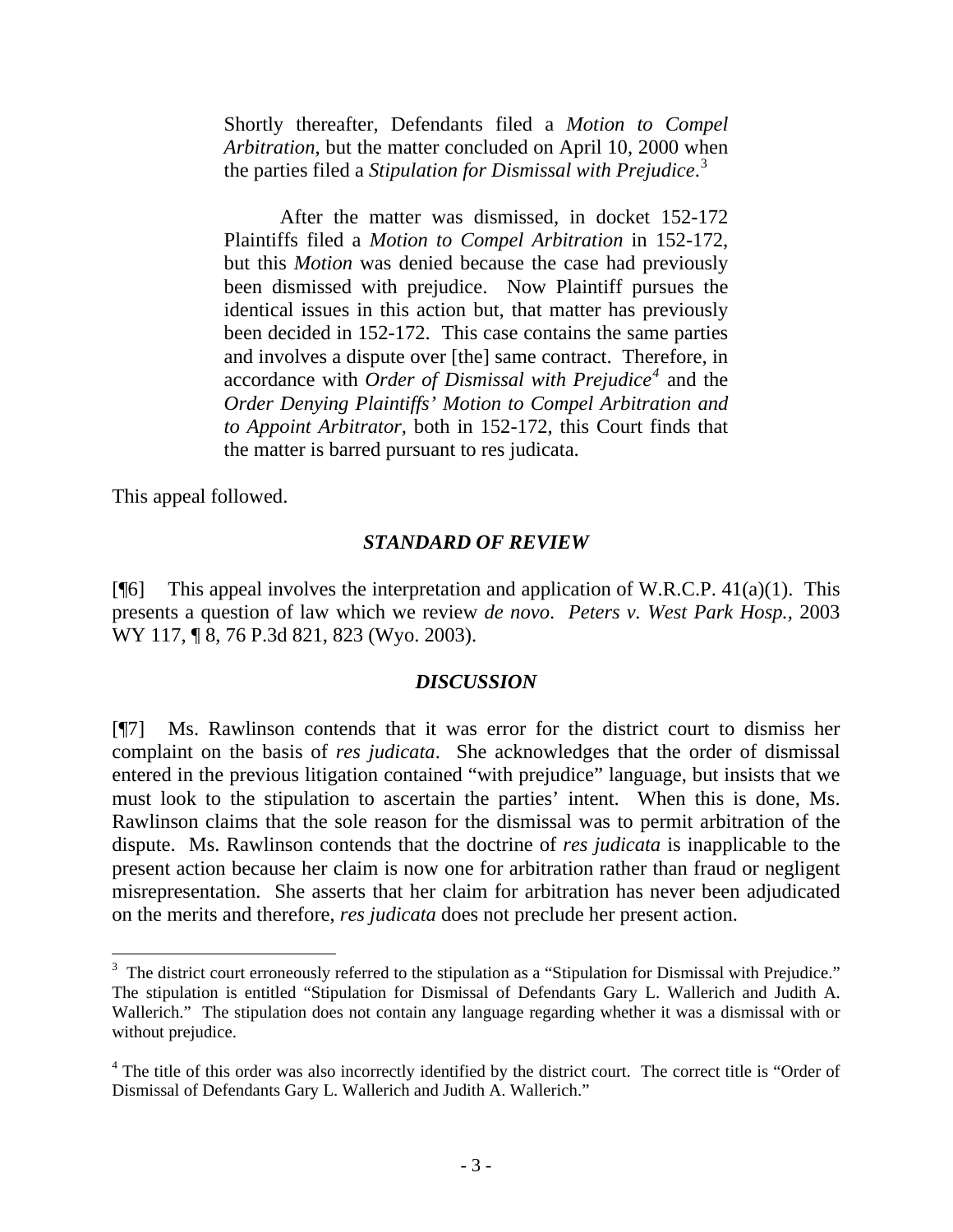[¶8] The doctrine of "res judicata bars the relitigation of previously litigated claims or causes of action." *Eklund v. Farmers Ins. Exchange*[, 2004 WY 24, ¶ 13, 86 P.3d 259,](http://www.lexis.com/research/xlink?app=00075&view=full&searchtype=get&search=2004+WY+24%2C+P14)  [263 \(Wyo. 2004\).](http://www.lexis.com/research/xlink?app=00075&view=full&searchtype=get&search=2004+WY+24%2C+P14) "Res judicata generally prevents parties from presenting the same claim in subsequent actions once that claim has been adjudicated." *Id*. "A policy reason for res judicata is that each litigant shall be limited to one opportunity to try his case on the merits." *Goglio v. Star Valley Ranch Ass'n*, 2002 WY 94, ¶ 14, 48 P.3d 1072, 1077 (Wyo. 2002).

[¶9] The Wallerichs claim that the district court properly dismissed Ms. Rawlinson's complaint on the basis of *res judicata* because the issue of arbitration was sufficiently raised within the original action. They assert that although arbitration never took place, Ms. Rawlinson had a full and fair opportunity to address that issue in the first litigation. Specifically, the Wallerichs point to their motion to compel arbitration filed in the original action. They claim that the issue of arbitration was squarely before the district court and that the motion was deemed denied ninety days after it was filed in accordance with W.R.C.P.  $6(c)(2)$ . Because the motion was deemed denied, the matter was adjudicated on the merits. The Wallerichs also claim that the order dismissing them with prejudice is the equivalent of an adjudication on the merits and *res judicata* prevents any further action against them relating to Ms. Rawlinson's claims.

[¶10] In order to determine whether Ms. Rawlinson's current action to compel arbitration is barred by *res judicata*, we must first look at the procedural history of the case. The character of the dismissal is important because a dismissal with prejudice operates as an adjudication on the merits and precludes subsequent action. *See, e.g., [Eklund](http://www.lexis.com/research/xlink?app=00075&view=full&searchtype=get&search=2004+WY+24%2C+P14)*,  $\P$  14 (We have considered "dismissals with prejudice to be the equivalent of a judgment on the merits for purposes of res judicata."). Conversely, a dismissal without prejudice has no preclusive effect. *Peters,* ¶ 19 (voluntary dismissal without prejudice rendered the case "a nullity, as if the suit had never been filed"); *Williams v. Clarke,* 82 F.3d 270, 273 (8th Cir. 1996) ("The effect of a voluntary dismissal without prejudice pursuant to Rule 41(a) 'is to render the proceedings a nullity and leave the parties as if the action had never been brought.'"); *Beck v. Caterpillar, Inc.,* 50 F.3d 405, 407 (7th Cir. 1995) ("suit was voluntarily dismissed pursuant to Fed.R.Civ.P. 41(a), and is treated as if it had never been filed").

[¶11] In the prior action, Ms. Rawlinson and the Wallerichs stipulated to a voluntary dismissal of the claims against the Wallerichs in accordance with W.R.C.P. 41(a)(1). That rule provides:

(a) *Voluntary dismissal; effect thereof*. –

(1) By Plaintiff; by Stipulation. -- Subject to the provisions of Rule 23(c), of Rule 66, and of any statute, an **action may be dismissed by the plaintiff**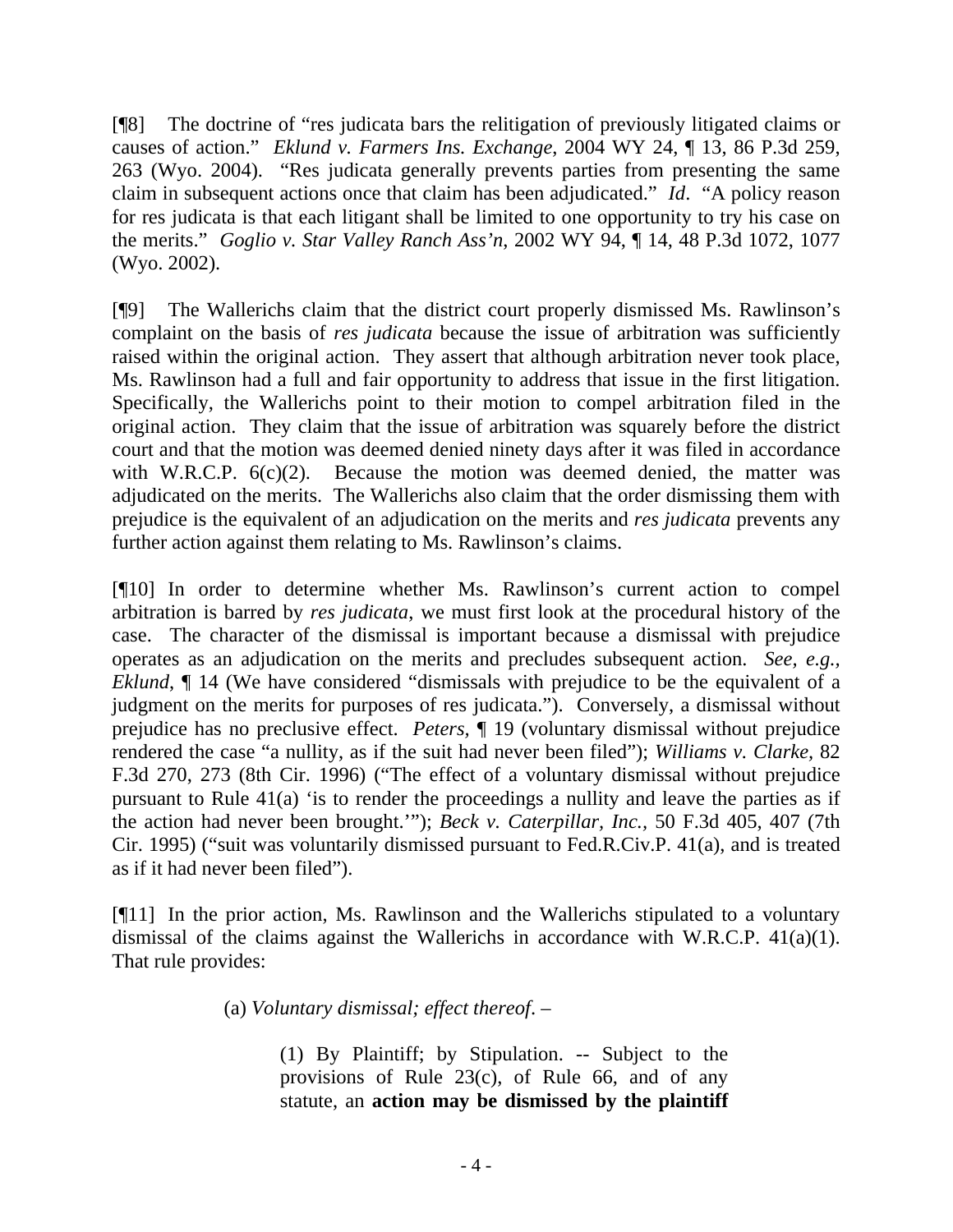**without order of court**: (i) by filing a notice of dismissal at any time before service by the adverse party of an answer or of a motion for summary judgment, whichever first occurs; or (ii) **by filing a stipulation of dismissal signed by all parties who have appeared in the action. Unless otherwise stated in the notice of dismissal or stipulation, the dismissal is without prejudice**, except that a notice of dismissal operates as an adjudication upon the merits when filed by a plaintiff who has once dismissed in any court an action in which service was obtained based on or including the same claim.

W.R.C.P. 41(a)(1) (emphasis added). The stipulation entered into by Ms. Rawlinson and the Wallerichs requested dismissal of the Wallerichs from the action.<sup>[5](#page-5-0)</sup> It also requested that an order be entered "to such effect." The stipulation did not specify whether the dismissal was with or without prejudice. However, the subsequent order of dismissal stated that the "Defendants Gary L. Wallerich and Judith A. Wallerich . . . are, dismissed herein with prejudice." Because a dismissal with prejudice amounts to an adjudication on the merits, we must determine what effect, if any, the discrepancy between the stipulation and the order has on the outcome of this case.

[ $[12]$ ] Rule 41(a)(1)(ii) contemplates that a voluntary dismissal is effective upon the filing of the stipulation. "Approval or implementation of the stipulation by the court is unnecessary." 8 *Moore's Federal Practice*, 41.34(6)(a) (Matthew Bender 3d ed.) Here, the parties requested that an order be entered. We have not previously considered what impact a subsequent order would have on a voluntary dismissal when it is requested by the parties. However, we have "acknowledged that since the Wyoming Rules of Civil

 $\overline{a}$ 

<span id="page-5-0"></span><sup>&</sup>lt;sup>5</sup> Although not raised by the parties, we note that W.R.C.P.  $41(a)(1)(ii)$  permits a voluntary dismissal when a stipulation is signed by "by all parties who have appeared in the action." Federal case law interpreting the federal counterpart to W.R.C.P. 41(a) permits parties to use this rule to dismiss some of the parties as opposed to the entire action. This may be accomplished when the plaintiff and those defendants being dismissed sign the stipulation and the stipulation does not purport to dismiss the entire action. The stipulated dismissal is then effective as to those signatories. *See, e.g., Pipeliners Local Union v. Ellerd*, 503 F.2d 1193, 1199 (10th Cir. 1974) (finding that the claims against some of the parties were effectively dismissed even though a formal stipulation of dismissal was not signed by all of the parties to the action as contemplated by Fed.R.Civ.P., Rule 41(a)). *See also [Oswalt v. Scripto, Inc.](http://www.lexis.com/research/xlink?app=00075&view=full&searchtype=get&search=616+F.2d+195)*, 616 F.2d 191, [195 \(5th Cir. 1980\)](http://www.lexis.com/research/xlink?app=00075&view=full&searchtype=get&search=616+F.2d+195) (acknowledging that several courts have found stipulations dismissing individual parties or claims to a lawsuit without dismissing the entire controversy permissible.); *Rudloff v. Johnson*, 267 F.2d 708 (8th Cir. 1959); *Battle v. Municipal Housing Authority for City of Yonkers*, 53 F.R.D. 423 (S.D.N.Y. 1971). Ms. Rawlinson, as the plaintiff, sought to dismiss only the Wallerichs from the litigation and did not attempt to dispose of the entire action through the stipulation. The Wallerichs signed the stipulation. As a result, the stipulation was sufficient to dismiss the Wallerichs even though the stipulation was not signed by all of the named defendants.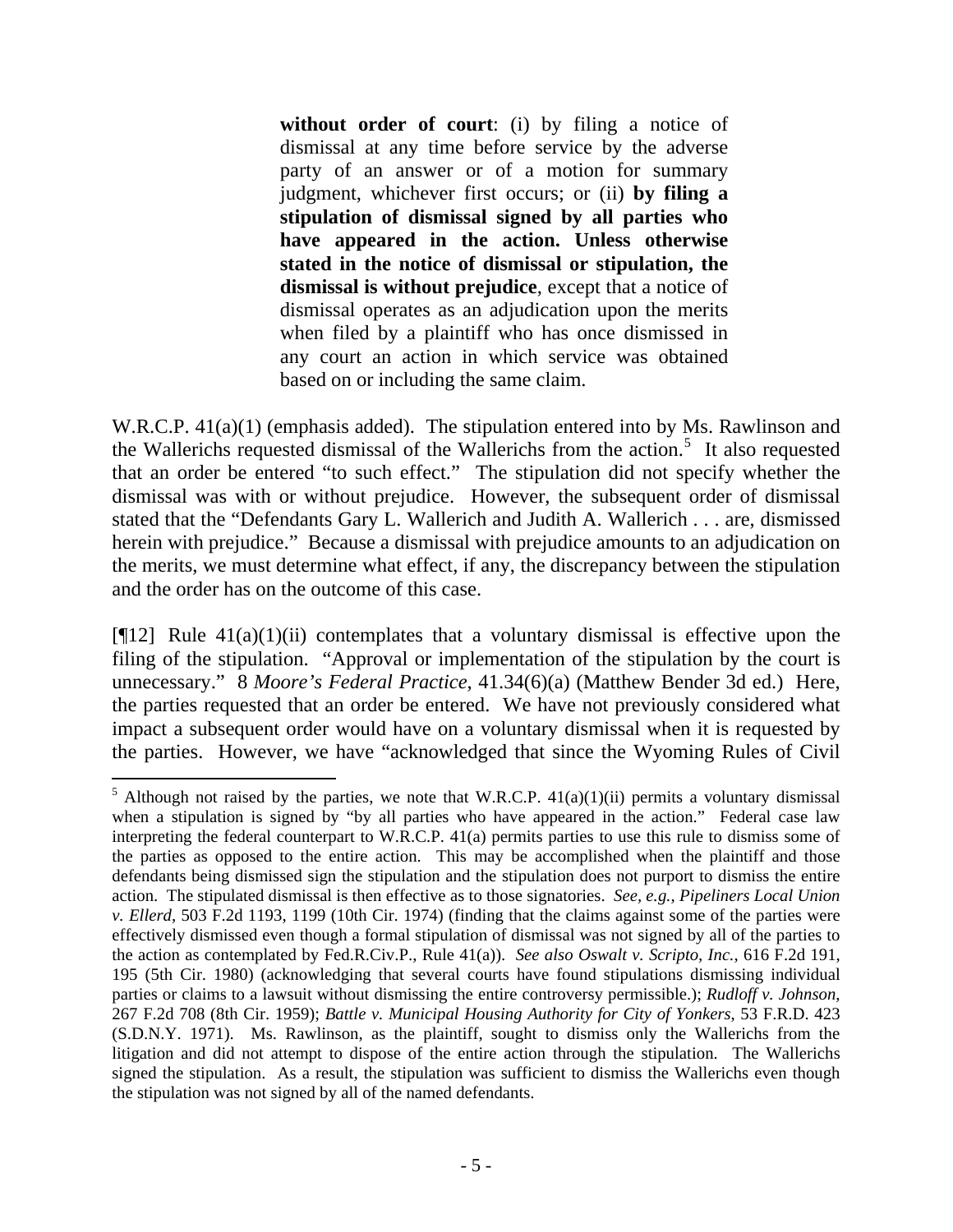Procedure are patterned after the Federal Rules of Civil Procedure, federal court interpretations of their rules are highly persuasive in our interpretation of the corresponding Wyoming rules." *Peters,* ¶ 10. Federal courts interpreting this rule have recognized that:

> [S]uch **stipulations take effect when** *filed* **and do not require an order of the court.** Fed.R.Civ.P. 41(a)(1)(ii). **Therefore, the district court's order approving the dismissal is of no consequence.** This distinction should eliminate any confusion created by the fact that the district court entered the order approving the dismissal and the order granting summary judgment on the same day. The claims were dismissed when the parties filed the stipulation, which was three days before the court entered the order granting summary judgment. **We have held that, when the parties file a stipulation of voluntary dismissal pursuant to Rule 41(a)(1)(ii), "any further actions by the court [are] superfluous."** *United States v. Kellogg* (*Matter of West Texas Mktg. Corp.*), 12 F.3d 497, 501 (5th Cir.1994); *see also Williams v. Ezell*, 531 F.2d 1261, 1264 (5th Cir.1976).

*[Meinecke v. H & R Block Income Tax Sch.](http://www.lexis.com/research/xlink?app=00075&view=full&searchtype=get&search=66+F.3d+82)*, 66 F.3d 77, 82 (5th Cir. 1995) (emphasis added). *See also Smith v. Phillips*[, 881 F.2d 902, 904 \(10th Cir. 1989\)](http://www.lexis.com/research/xlink?app=00075&view=full&searchtype=get&search=881+F.2d+904) ("[V]oluntary dismissal by stipulation under Rule  $41(a)(1)(ii)$  is of right, cannot be conditioned by the court, and does not call for the exercise of any discretion on the part of the court. Once the stipulation is filed, the action on the merits is at an end."). An exception to this rule permits parties to request an order enabling the court to retain jurisdiction. 8 *Moore's Federal Practice*, 41.34(6)(a), (h) (Matthew Bender 3d ed.) (parties may request that the court enter an order retaining jurisdiction over the action for the purpose of enforcing the terms of the stipulation or settlement agreement if the terms are incorporated into the dismissal order and the parties agree). In this case, the parties requested that an order be entered, but only to the extent that it approved their stipulation. There was no request that the court retain jurisdiction. We therefore conclude that the order was superfluous because it was entered after the Wallerichs were dismissed from the action by the filing of the stipulation.

[¶13] Having determined that the Wallerichs were dismissed from the action upon the filing of the stipulation, we must look to the terms of the stipulation to answer the question of whether the dismissal was with or without prejudice. The stipulation was silent in this regard and, as a result, the rule requires the dismissal be without prejudice. W.R.C.P.  $41(a)(1)(ii)$  ("Unless otherwise stated in the ... stipulation, the dismissal is without prejudice."). The subsequent order could not transform the stipulated dismissal into a dismissal with prejudice. *McKenzie v. Davenport-Harris Funeral Home*, 834 F.2d